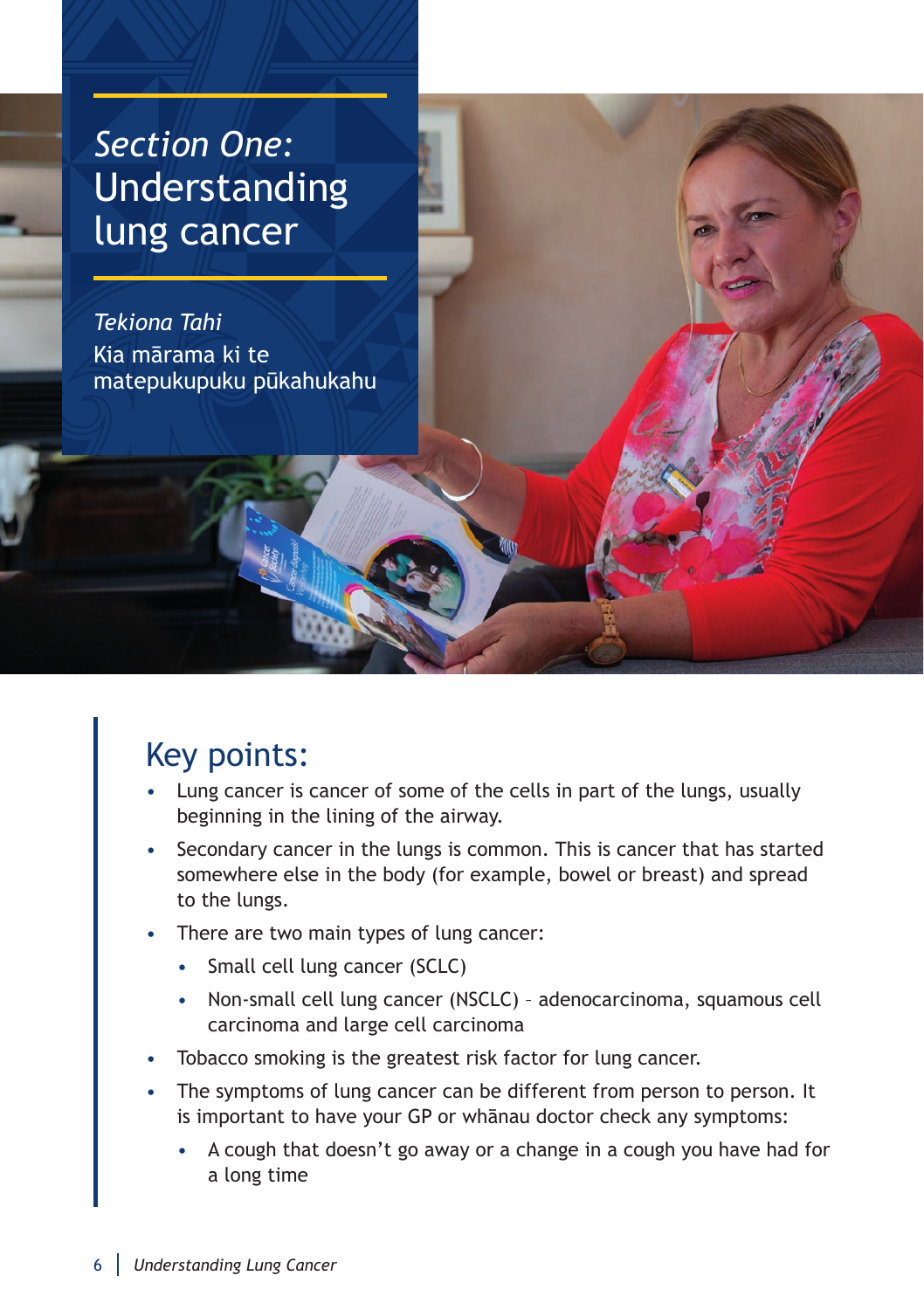- Loss of voice or a change in voice (hoarseness)
- $\bullet$  Feeling breathless or wheezy without exercising, or becoming unable to do your usual activities
- A chest infection that doesn't improve with treatment, or frequent chest infections
- Chest, upper back or shoulder pain that does not go away
- Coughing up blood
- Weight loss for no reason, or loss of appetite
- Feeling very tired

#### Ngā kōrero matua:

- Ko te matepukupuku o ētahi pūtau kei ētahi wāhi o te pūkahukahu te matepukupuku pūkahukahu. I te nuinga o te wā, tīmata ai ki te whakapaparanga ngongo hau.
- E rua ngā momo matepukupuku pūkahukahu matua:
	- Matepukupuku pūkahukahu pūtau iti
	- Matepukupuku pūkahukahu pūtau iti-kore adenocarcinoma, squamous matepukupuku kiri me te matepukupuku kiri pūtau nui
- Ko te momi tupeka te take mōrearea rawa atu mō te matepukupuku pūkahukahu.
- He rerekē ngā tohumate o te matepukupuku pūkahukahu mai tēnā tangata, ki tēnā tangata. He mea nui kia arowhaitia ngā tohumate ka puta, e tō Tākuta Whānau:
	- maremare e kore e pai ake, he panoni rānei ki te āhua o tō maremare kua roa nei e mau ana ki a koe
	- ngaronga reo, panonitanga rānei o te reo (whango)
	- kua hēmanawa te mahi hā, kua tīmohu rānei ahakoa kīhai koe i korikori, te kore rānei ōu e āhei ki te whai i āu mahi aua
	- He whakapokenga poho e kore e pai ake ahakoa ngā maimoa, he nui rawa rānei ngā wā puta ake ai te whakapokenga poho
	- he mamae poho, mamae tuarā whakarunga, mamae pokohiwi rānei, e kore e mutu
	- te maremare toto
	- he ngaronga taumaha mō te kore noa iho, ngaronga hiakai rānei
	- kua tino pokea e te hiamoe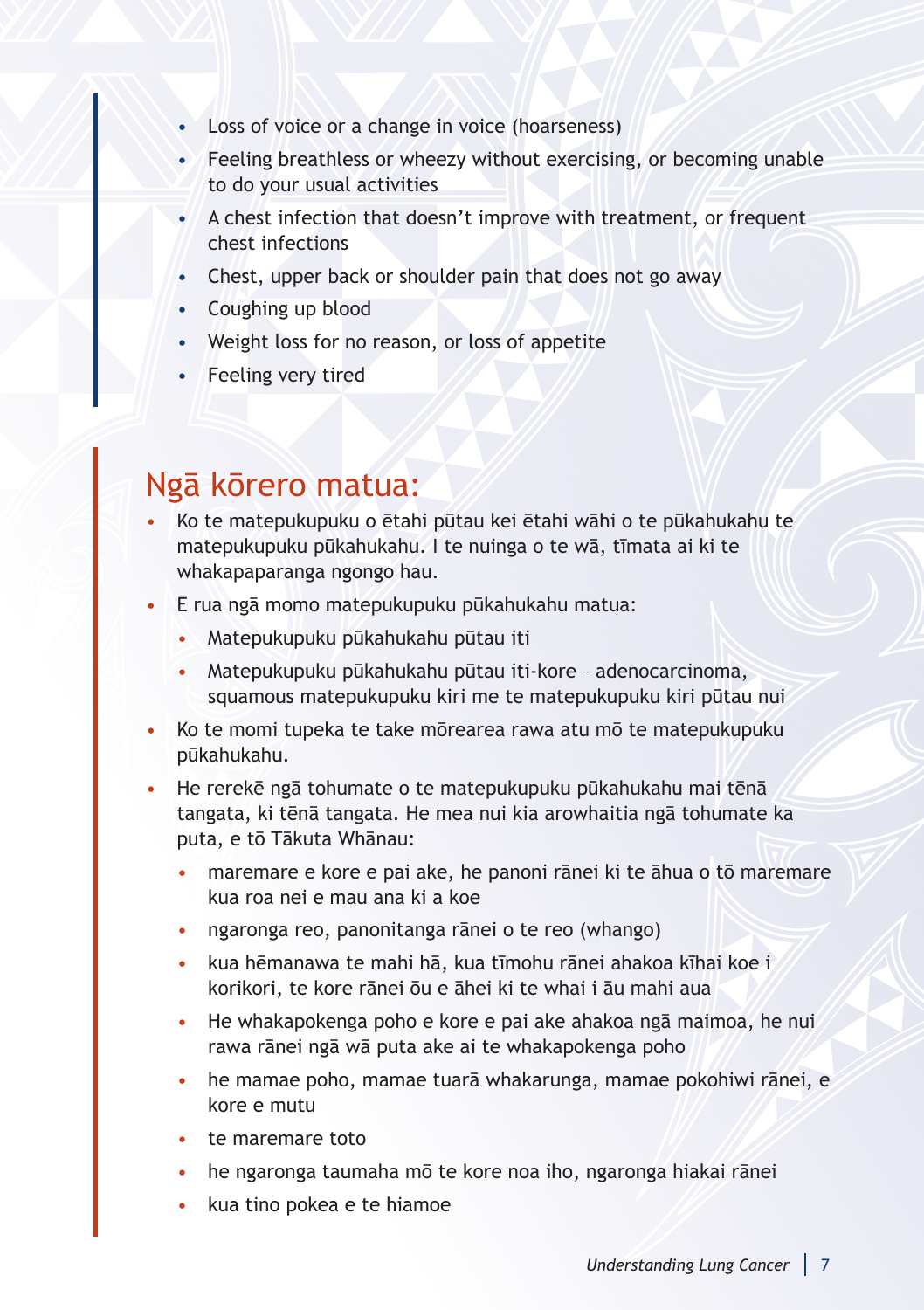### What is lung cancer?

Primary lung cancer is cancer of some of the cells in the lungs, usually beginning in the lining of the airways. Primary lung cancer can spread as secondaries (metastases) to any other part of the body.

Secondary cancer in the lungs is common. This is cancer that has started somewhere else in the body (for example, bowel or breast) and spread to the lungs.

This booklet is about primary lung cancer.



For more information on cancer that has spread to the lung, see to the Cancer Society's *Living Well with Advanced Cancer* booklet, available on our website: [cancer.org.nz/advanced-cancer](http://cancer.org.nz/advanced-cancer)

#### Types of lung cancer

Although there are many types of lung cancer, there are two main types:

- Small cell lung cancer (SCLC) makes up about 15-20 percent of lung cancers.
- Non-small cell lung cancer (NSCLC) is the most common type and makes up about 80 percent of all lung cancers. NSCLC is divided into several specific types.

Your specific type of lung cancer needs to be diagnosed to help decide on the best treatment for you.



Mesothelioma is a rare cancer that occurs in the outer lining of the lung (pleura) but it is not the same as lung cancer. This type of cancer is most often linked with asbestos exposure.



You can find more information on mesothelioma on our website: [cancer.org.nz/mesothelioma](http://cancer.org.nz/mesothelioma)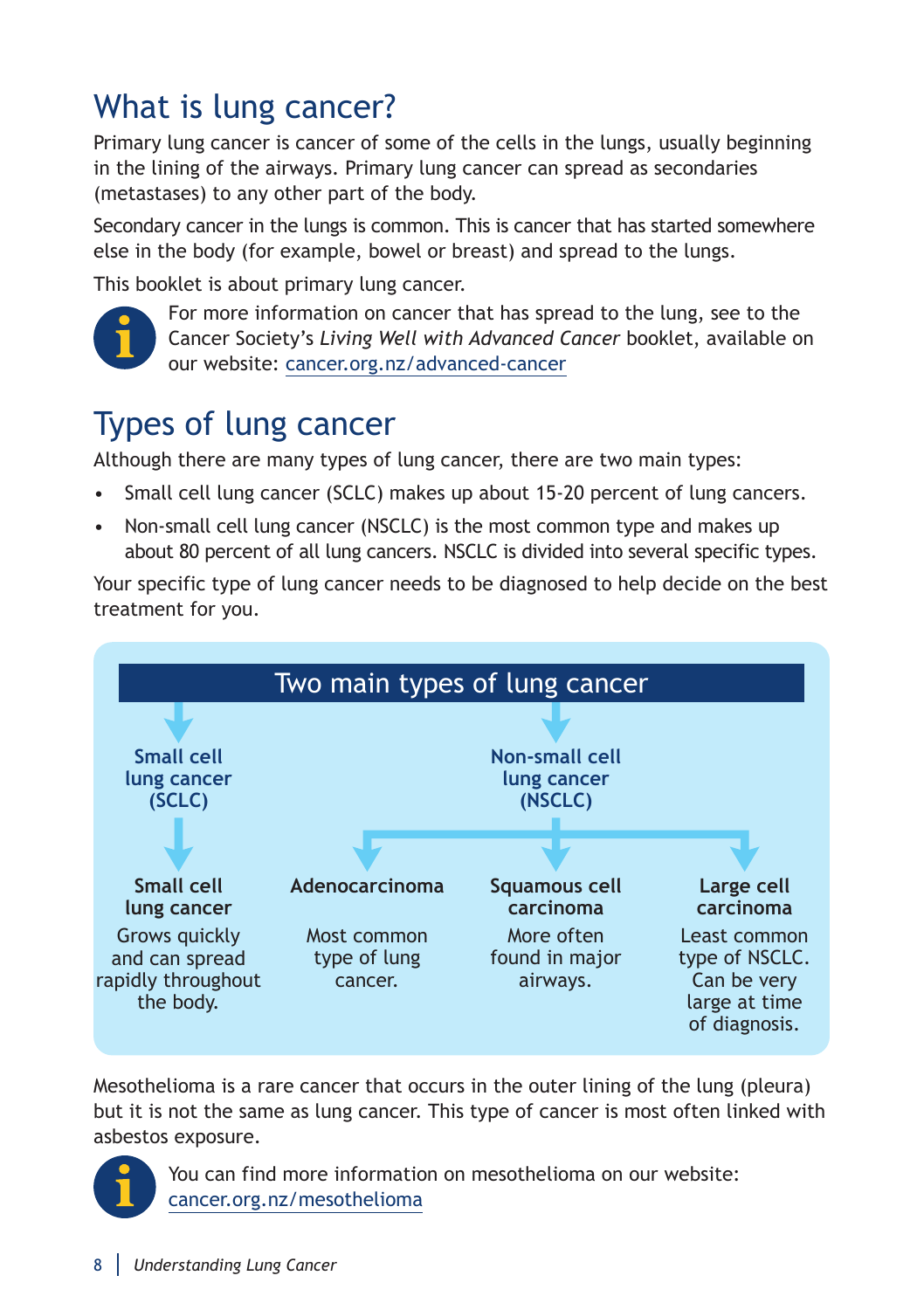### What are the risk factors for lung cancer?

Anything that can increase your chances of developing cancer are called risk factors. Tobacco smoking is the greatest risk factor for lung cancer. Exposure to asbestos also increases the chance of developing lung cancer.

Some risk factors, such as smoking, can be changed. Some risk factors can't be changed, such as having a strong family history of cancer.

Having one or more risk factors does not mean that you or your whānau will develop cancer. Most of us have at least one risk factor but may never develop cancer. Others with cancer may have no known risk factors.

Risk factors that we know make some people more at risk than others for lung cancer include:



**Tobacco** *(smoking)* Smoking tobacco is the number one risk factor for lung cancer. This includes smoking cigarettes, cigars and pipes. And the more you smoke, the bigger the risk. People who do not smoke can also get lung cancer, but their risk is much lower.



**Smoke** *(second-hand)* Passive or second-hand smoking (breathing in other people's smoke) can slightly increase your risk of lung cancer. In New Zealand, smoking is now banned in most public places.



**Ageing** *(senescence)* Lung cancer is more common in older people (aged over 65). Younger people do get lung cancer, but it is rare.

**Asbestos** *(silicates)* People who have worked with asbestos have a higher risk of getting lung cancer.



**Genetics** *(family history)* People with a parent, brother or sister with lung cancer have a higher risk of developing it themselves. This may be because families often have shared risk factors such as smoking or it may more rarely be caused by a lung cancer gene that runs in the family.



**Occupation** *(eg miners)* It is rare, but sometimes contact with certain chemicals and substances through workplaces can increase the risk of lung cancer.



**Pollution** *(eg smog)* Research shows that air pollution may increase the risk of lung cancer. It is hard to know the risk for each person because it depends on the quality of the air where they live and how much pollution they are exposed to.